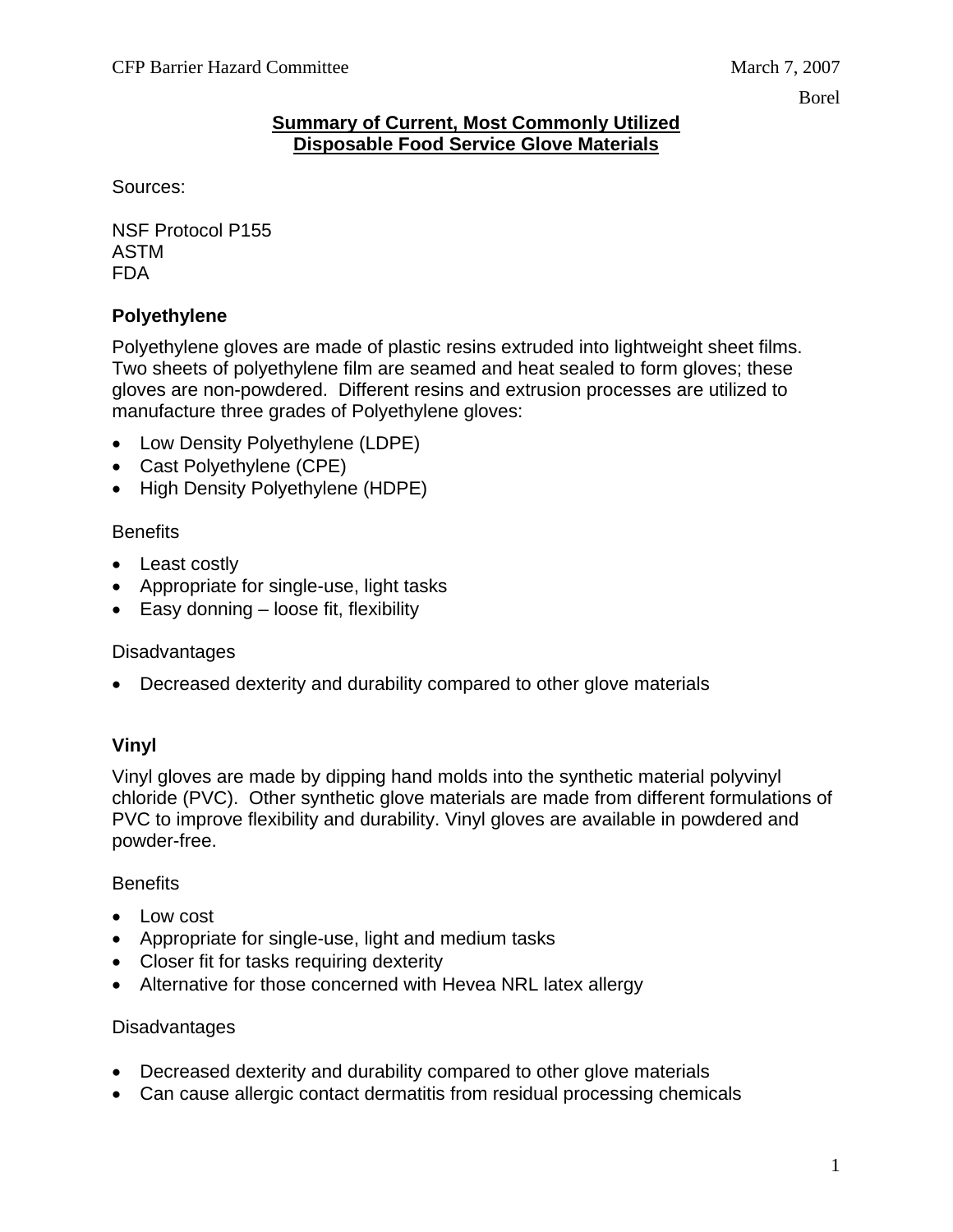### **Nitrile**

Nitrile gloves are made by dipping hand molds into the petroleum-based synthetic material - carboxylated butadiene acrylonitrile copolymer (butyl rubber / BR). Nitrile gloves have excellent puncture and abrasion resistance and are resistant to breakdown from exposure to animal fats. Nitrile gloves are available in powdered and powder-free.

### **Benefits**

- Appropriate for single-use, medium to heavy tasks
- Form-fitting for good tactile sensitivity and dexterity
- Alternative for those concerned with Hevea NRL latex allergy

#### **Disadvantages**

- More costly
	- ∗ Due to escalating crude oil prices, nitrile prices have steadily increased – In 2004 butyl rubber prices rose by 40%
- Can cause allergic contact dermatitis from residual processing chemicals

### **Natural Rubber Latex**

Natural rubber latex (NRL) gloves are made by dipping hand molds into processed natural latex, a sap-like plant byproduct harvested from the rubber tree *Hevea brasiliensis*. NRL gloves are available in powdered and powder-free.

#### **Benefits**

- Appropriate for single-use, light to moderate tasks
- Form-fitting for good tactile sensitivity and dexterity

#### **Disadvantages**

- Cost has dramatically increased
	- ∗ (ROSWELL, Ga. JUNE 28, 2006) Kimberly-Clark Health Care announced today that it will be shifting the production of exam gloves from latex to synthetic alternatives over the next four to 18 months. The decision was based on growing customer demand for synthetic solutions and in response to unprecedented increases in the cost of latex raw materials.
- NRL gloves can cause IgE-mediated allergic reactions in sensitized individuals and can cause sensitization, especially in atopic individuals
- Can cause allergic contact dermatitis from residual processing chemicals